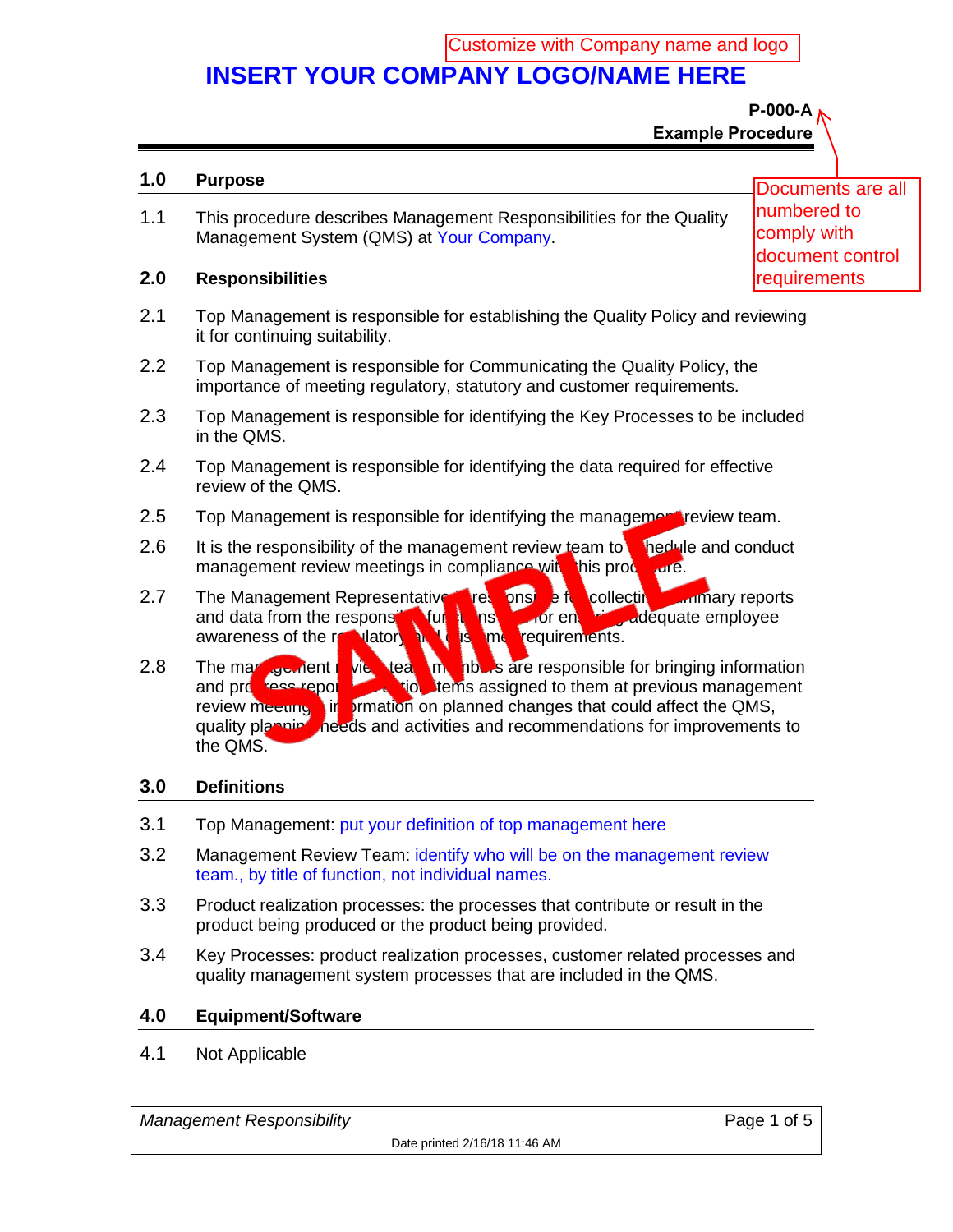## **INSERT YOUR COMPANY LOGO/NAME HERE**

### **ORGANIZATION CHART for YOUR COMPANY**

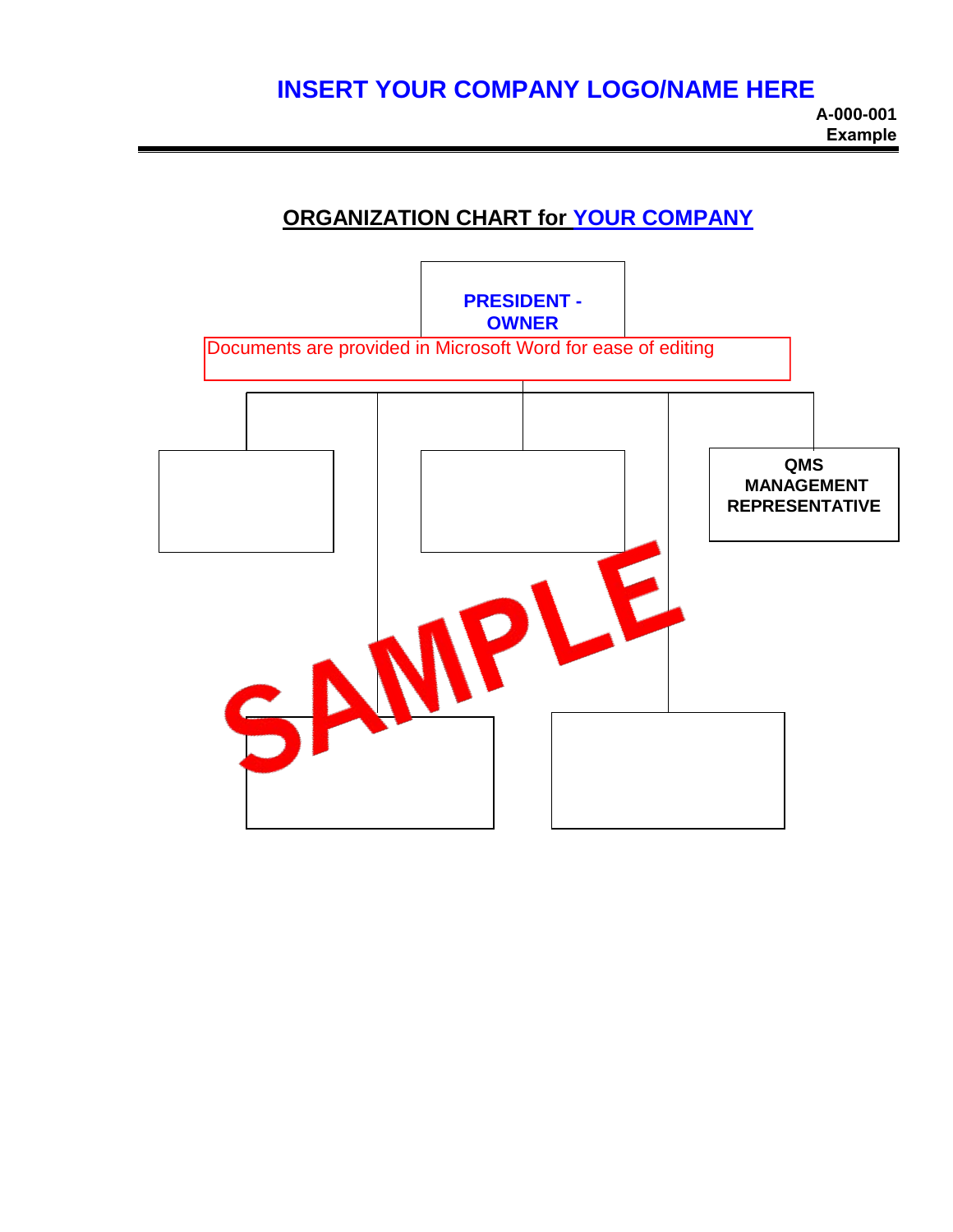#### Recommendations for customization are included in blue text

# **INSERT YOUR COMPANY LOGO/NAME HERE**

**F-500-001-A QMS Measuring, Monitoring and Analysis Table**

| <b>Process</b><br><b>Point</b>    | <b>Planned</b><br><b>Measurement</b>                | <b>Frequency</b> | <b>Performed</b><br>by   | <b>Analyzed by</b>          | <b>Analysis</b><br><b>Methodology</b> | <b>Documentation</b> | Quality<br><b>Objectives</b>                                              | Improvement<br><b>Goals</b> |
|-----------------------------------|-----------------------------------------------------|------------------|--------------------------|-----------------------------|---------------------------------------|----------------------|---------------------------------------------------------------------------|-----------------------------|
| <b>Customer</b><br><b>Request</b> | On time<br>delivery                                 |                  |                          | Management<br><b>Review</b> |                                       |                      | <b>Establish</b><br>baseline, set goal<br>next Mgmt Rev<br><b>Meeting</b> |                             |
|                                   | # of Customer<br><b>Concessions</b>                 |                  |                          | Management<br><b>Review</b> |                                       |                      | <b>Establish</b><br>baseline, set goal<br>next Mgmt Rev<br><b>Meeting</b> |                             |
| Planning                          | <b>Completeness</b><br>of Planning<br><b>Tables</b> |                  |                          | Management<br><b>Review</b> |                                       |                      | <b>Establish</b><br>baseline, set goal<br>next Mgmt Rev<br><b>Meeting</b> |                             |
| R&D                               | # of New<br>products or<br>processes                |                  | $\overline{\phantom{a}}$ | <b>Man</b> en               |                                       |                      | Future goal to be<br>established                                          |                             |
| <b>Facility</b>                   | # of<br>maintenance<br><b>issues</b>                |                  |                          | Management<br><b>Review</b> |                                       |                      | <b>Establish</b><br>baseline, set goal<br>next Mgmt Rev<br><b>Meeting</b> |                             |
| <b>Human</b><br><b>Resources</b>  | <b>Training</b><br>effectiveness                    |                  |                          | Management<br><b>Review</b> |                                       |                      | <b>Establish</b><br>baseline, set goal<br>next Mgmt Rev<br><b>Meeting</b> |                             |
| <b>Equipment</b>                  | <b>Downtime</b>                                     |                  |                          | Management<br><b>Review</b> |                                       |                      | <b>Establish</b><br>baseline, set goal<br>next Mgmt Rev<br><b>Meeting</b> |                             |
|                                   | Out of<br>calibration<br>equipment                  |                  |                          | Management<br><b>Review</b> |                                       |                      | <b>Establish</b><br>baseline, set goal<br>next Mgmt Rev<br><b>Meeting</b> |                             |